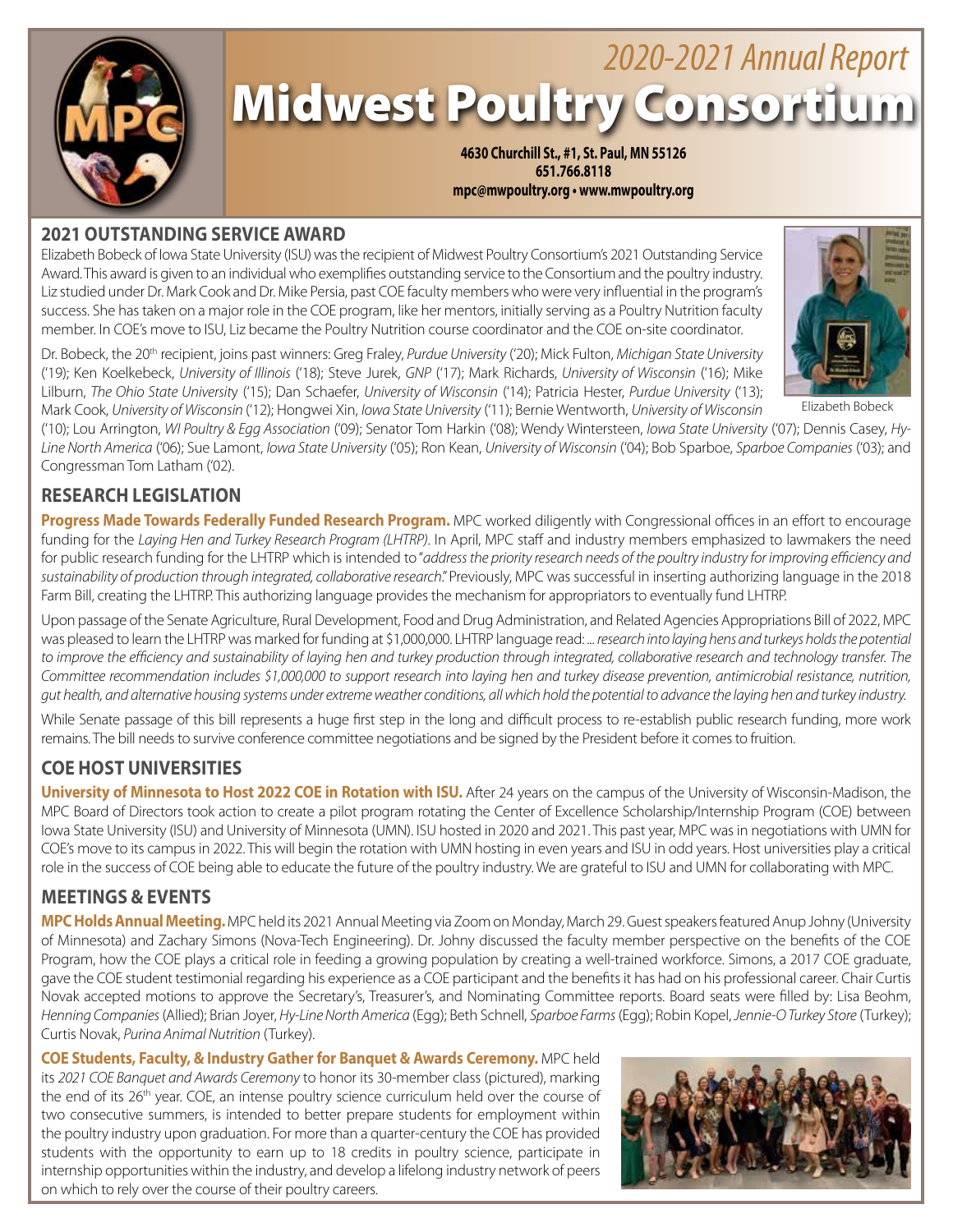# *2020-2021* **Sponsors** Adisseo **Alltech**

Anderson Chemical Co. Arrington, Lou Aviagen Aviagen Turkeys Best Veterinary Solutions Big Dutchman Boehringer Ingelheim Bosma Poultry

### **Butterfield Foods**

Cal-Maine Foods Cargill/Provimi Case Farms

# **Center Fresh Group Centrum Valley Farms Centurion Poultry/PLG**

CEVA Animal Health Chore-Time, Egg Prod. Sys. Cobb-Vantress Compeer Financial Cooper Farms Creighton Brothers Daybreak Foods Diamond V DSM Nutritional Products Egg Innovations Elanco Animal Health Evonik Industries Falcon Packaging Farm Credit Mid-America Farm Credit Services of America Farmers Hen House Fienhage International Forsman Farms

#### **Fremont Farms of Iowa**

Frost H&N North America Handrew Hendrix-ISA Henning Companies **Herbruck's Poultry Ranch Hidden Villa Ranch/NestFresh** Huvepharma

#### **Hy-Line North America**

ILC Resources Indiana State Poultry Assn. Iowa Area Development Group

# **Iowa Cage Free**

**Iowa Egg Council** Iowa Turkey Federation IsoNova Jamesway Chick Master Incubator (JCMI)

**Jennie-O Turkey Store** Jones-Hamilton Kemin Animal Nutrition & Health **\$5,000 • \$10,000 • \$20,000**

In addition to honoring students and faculty, the Banquet gave students the opportunity to visit with industry representatives about career paths within the industry. The awards ceremony recognized Ayliffe Allen as the most dedicated student (*Ducks in a Row Award*), Russell Cheney as class clown (*Yolkster Award*), and Heather Snow as the most intelligent student (*Egghead Award*). Faculty members recognized with the coveted *Mark Cook Pullet-zer Prize* were Michael Cressman, *The Ohio State University* (SSI) and Geoffrey Lossie, *Purdue University* (SSII). Students also nominated: Elizabeth Bobeck (ISU), Dianna Bourassa (Auburn), James Dickson (ISU), Greg Fraley (PU), Anup Johny (UMN), Ken Koelkebeck (UI), Dawn Koltes (ISU), and Carl Parsons (UI). Awards are voted on by students. 2021 graduates: Emily Benton (OSU), Abigel Jarvis (MU), Adam Ripplinger (NDSU), Liliana Rodriguez (UF), Asha Scheideler (UNL), Brady Trimble (KSU), and Madison Willkomm (ISU).

*Banquet Sponsors: Alltech; Fremont Farms of Iowa; Henning Companies; Hy-Line NA; Life-Science Innovations; Naturally Recycled Proteins; Purina Animal Nutrition; Rembrandt Foods; Sonstegard Foods; Sparboe Farms; VALO BioMedia; and West Liberty Foods.* 

# **2020 COE – SCHOLARSHIPS, INDUSTRY VIEWS, FACULTY, LEADERSHIP, & INTERNSHIPS**

**Scholarship Selection.** Thirty students participated in the 2021 COE program, representing all 13 MPC member states. Full scholarships were awarded to 22 students and partial scholarships to 8 students.

## **SUMMER SESSION I**

Ayliffe Allen - *Michigan State University* Russell Cheney - *The Ohio State University* Keyanna Clemons - *Kansas State University* Julia Heller - *University of Illinois* Rachel Herschman - *Iowa State University* Rebecca Ingle - *Iowa State University* Clare Klein - *South Dakota State University* Julie McNally - *The Ohio State University* Nicole Pickard - *The Ohio State University* Mikayla Schlosser - *University of Minnesota* Kiana Smutzler - *Iowa State University* Heather Snow - *University of Missouri* Lauren Sroda - *University of Wisconsin-Madison* Anne Troyer - *Purdue University* Paige Williams - *University of Missouri*

## **SUMMER SESSION II**

Emily Benton - *The Ohio State University* Lillie Decker - *Iowa State University* Quinn Dubinski - *University of Missouri* Alexis Hakizimana - *University of Nebraska* Cole Hersom - *University of Florida* Abigel Jarvis - *University of Missouri* Samantha LeBlanc - *Kansas State University* Melliandra Moffat - *Purdue University* Adam Ripplinger - *North Dakota State University* Katelyn Robinson - *University of Missouri* Liliana Rodriguez - *University of Florida* Asha Scheideler - *University of Nebraska* Brady Trimble - *Kansas State University* Jessica Waldron - *University of Minnesota* Madison Willkomm - *Iowa State University*

**Faculty Continue to be the Backbone of COE.** A strong commitment by faculty members, who are dedicated not only to the poultry industry but to the students they educate, is the reason the poultry industry finds the COE so valuable. COE faculty commit themselves to educating the next generation of poultry industry leaders, making sure students are well-prepared to face the future challenges the poultry industry presents. The enthusiasm they bring to their work is infectious and serves to generate excitement about future employment opportunities among COE students. Very special thanks go to the following 2021 COE faculty members and guest speakers who dedicated their time and shared their expertise with COE students. The COE would not be the success it is today without their dedicated service.

# **SUMMER SESSION I**

#### **Poultry Products Technology**

Michael Cressman, *The Ohio State University* Dianna Bourassa, *Auburn University* James Dickson, *Iowa State University* Mark Richards, *University of Wisconsin* Ethan Scheffler, *The Ohio State University* Paige Doklovic, *The Ohio State University (Asst.)* Michael Kaiser, *Iowa State University (Asst.)* Steve Niebuhr, *Iowa State University (Asst.)* Matthew Wenger, *Iowa State University (Lab Coordinator)*

#### **Avian Physiology**

Dawn Koltes, *Iowa State University* Gregory Fraley, *Purdue University* Zachary Williams, *Michigan State University* Claudia DeLeon, *Iowa State University (Asst.)*

#### **Breeder Flock & Hatchery Management**

Ron Kean, *University of Wisconsin* Sally Noll, *University of Minnesota* Mike Wineland, *North Carolina State University* Kayla Niel, *Hy-Line International* Zachary Simons, *NovaTech Engineering*

#### *Course coordinators; Guest Lecturers*

**ISU Lab Support** Jessica Menke, Courtney Edwards, Jason Schade

## **SUMMER SESSION II**

#### **Poultry Nutrition**

Liz Bobeck, *Iowa State University* Caitlin Evans, *Kansas State University* Carl Parsons, *University of Illinois* Kristjan Bregendahl, *Devenish Nutrition* April Waguespack-Levy, *DSM Nutritional Products*

#### **Avian Health**

Yuko Sato, *Iowa State University* Geoffrey Lossie, *Purdue University* Rob Porter, *University of Minnesota* Elycia Ahl, *Iowa Poultry Association*

#### **Poultry Enterprise Management**

Ken Koelkebeck, *University of Illinois* Anup Kollanoor Johny, *University of Minnesota* Steven Corbitt, *Maple Leaf Farms* Trudy DeRemer, *MacFarlane Pheasants* Richard Gates, *Egg Industry Center* Kelsey Held, *Pilgrim's* Maro Ibarburu-Blanc, *Egg Industry Center* Jeremy Lies, *Hy-Line North America* Cody Lucero, *Iowa Cage Free* Beth Nelson, *MPC* Mike Penningroth, *Henning Companies* Brett Pickar, *Daybreak Foods* Chelsea Russell, *MPC* Zachary Simons, *NovaTech Engineering*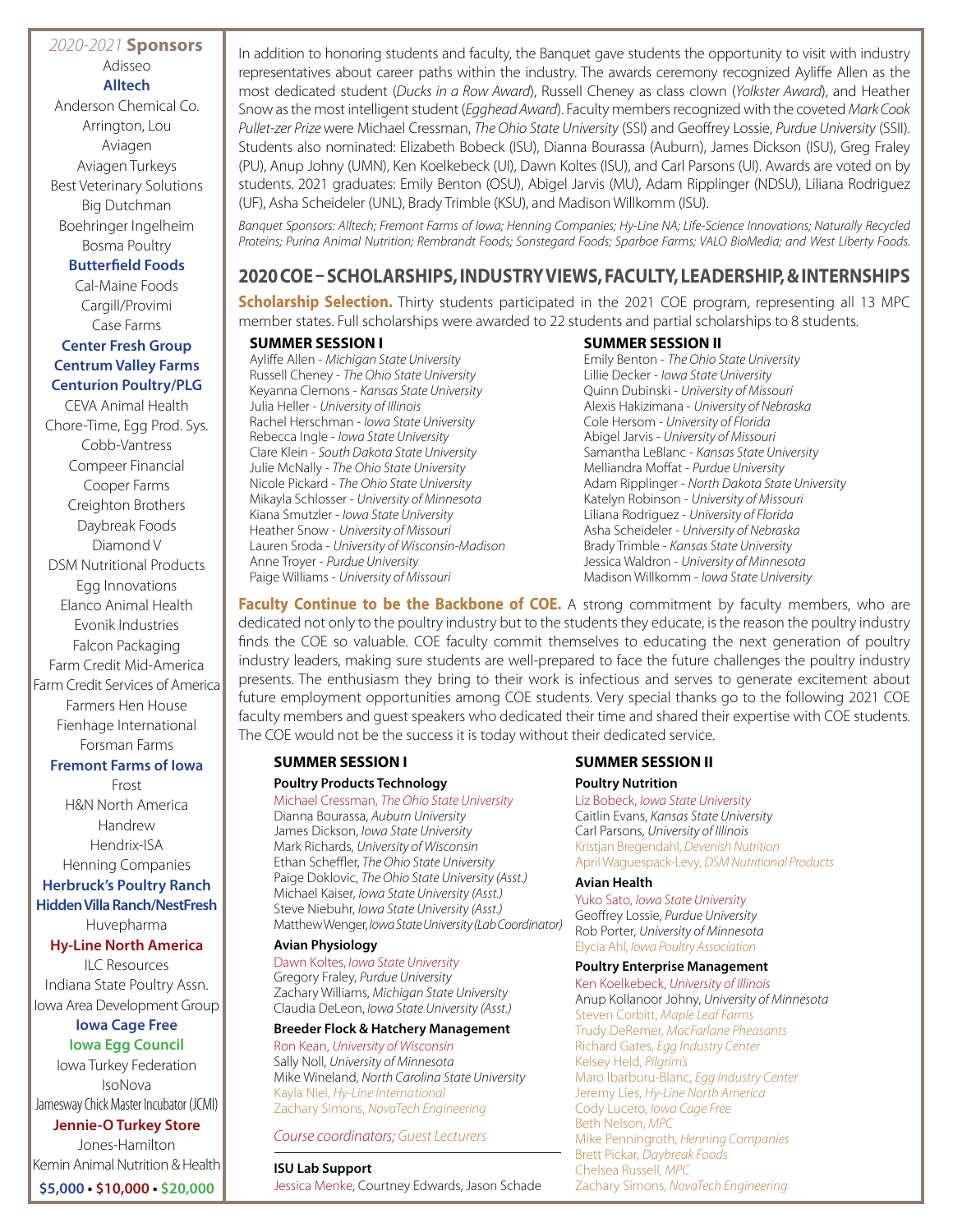**Poultry Leadership Experience (PLE).** Beth Nelson (MPC), Chelsea Russell (MPC), and Zachary Simons (NovaTech 2020-2021 **Sponsors** con Engineering) taught PLE, a three-day session incorporated into the Poultry Enterprise Management course. Prior to the course, students took assessments to gauge personality type preferences. PLE uses interactive curriculum to present and reinforce concepts of leadership styles, emotional intelligence, communication, and teamwork.

**Wednesday Night Forums.** *Wednesday Night Forums*, a popular weekly event, offer students the opportunity to network with industry leaders, learn more about the poultry industry, and explore future career opportunities. *S*peakers: Lydia Blass, \*Dannielle Drees, and \*Stephanie Solberg (Rose Acre Farms); \*Sydney Holtforth and Yazmin Juarez Medel (Pilgrim's); Cody Lucero (Iowa Cage Free); \*Abby Scott (Jennie-O Turkey Store); and \*Brian Joyer and \*Jeremy Lies (Hy-Line NA). *\*COE graduate*

**Internships.** Twenty-seven industry internships were awarded, allowing students to take classroom knowledge and apply it to real-world settings. Internship hosts:

Aviagen Hy-Line North America Michael Foods Rembrandt Foods Cobb-Vantress Iowa Cage Free/Versova Nelson Poultry Rose Acre Farms Cooper Farms Jennie-O Turkey Store Nova-Tech Engineering Sparboe Farms MacFarlane Pheasants

# **STUDENT PLACEMENT**

**COE Students in the News.** MPC's student tracking and database system follows COE graduates not only through their graduation, but also through full-time employment. The goal is to help place COE graduates in full-time positions within MPC member companies and to retain as many students in the industry as possible. Congratulations to the following students on their poultry employment!

**Michael Carroll**, a 2020 COE graduate, accepted the position of Technical Sales Support with Imogene Ingredients/Maverick Nutrition in Urbandale, IA. He graduated from University of Minnesota with a degree in Animal Science.

**Taylor Deplazes**, a 2019 COE graduate, accepted the position of Marketing Coordinator with Pearl Valley Farms in Pearl City, IL. She graduated from South Dakota State University in May 2021 with a degree in Agricultural Communications.

**Quinn Dubinski**, a 2021 COE participant, accepted the position of Flock Manager with Trillium Farm Holdings in La Rue, OH. She graduated from University of Missouri in May 2021 with a degree in Animal Science.

**Jennifer Gibbs**, a 2020 COE participant, accepted the position of Operations Associate with Cargill in Dayton, VA. She graduated from Michigan State University in May 2021 with a degree in Animal Science and a minor in Food Processing and Technology.

**Keaton Gibbs**, a 2020 COE graduate, accepted the position of Operations Associate with Tyson Foods in Sedalia, MO. He graduated from University of Missouri in May 2021 with a degree in Animal Science.

**Alexis Hakizimana**, a 2021 COE participant, accepted the position of Layer Manager Trainee with Rembrandt Foods in Rembrandt, IA. He graduated from University of Nebraska in May 2021 with a degree in Integrated Science and minors in Animal Science, Leadership, and Entrepreneurship.

**Cole Hersom**, a 2021 COE participant, accepted the position of Associate Food Technologist with Pilgrim's in Greeley, CO. He graduated from University of Florida in August 2021 with a degree in Animal Science.

**Sydney Holtforth**, a 2020 COE participant, accepted the position of Management Trainee with Pilgrim's in Cold Spring, MN. She graduated from Michigan State University in December 2020 with a degree in Animal Science.

**Gemma Isermann**, a 2014 COE graduate, accepted the position of Associate Veterinarian for Aviagen in Sallisaw, OK. She earned a Bachelor's degree in Animal Sciences and a DVM from Kansas State University.

**Ashley Kuhlman**, a 2020 COE graduate, accepted a position in the Breeder Department of Rose Acres in Seymour, IN. She graduated from Purdue University in December 2020 with a degree in Animal Science.

**Daniel Lenig**, a 2020 COE participant, accepted the position of Manager Trainee with Rose Acre Farms in Brook, IN. He graduated from Purdue University in May 2021 with a degree in Animal Science.

**Jared Liggett**, a 2020 COE participant, accepted the position of Production Supervisor with Herbruck's Poultry Ranch in Saranac, MI. He graduated from Michigan State University in May 2021 with a degree in Animal Science.

**Jessica Murawski**, a 2020 COE graduate, accepted the position of Pullet Farm Supervisor at Farm Crest Foods in Pigeon, MI. She graduated from Michigan State University in December 2020 with a degree in Animal Science.

**Madisyn Murphy**, a 2020 COE graduate, accepted the position of Management Trainee - Breeders with Hy-Line North America in Warren, IN. She graduated from Purdue University in May 2021 with a degree in Animal Sciences and minors in Biology and Food and Animal Agribusiness.

**Arianna Nasserjah**, a 2020 COE graduate, accepted the position of Project Manager at Pilgrim's in Greeley, CO. She graduated from Iowa State University in December 2020 with a degree in Animal Science.

**Michaela Olson**, a 2016 COE graduate, accepted the position of Staff Veterinarian with Wilson Veterinary Co., based out of MN. She earned her Bachelor's degree in Animal Sciences and her DVM from the University of Minnesota.

Kindstrom-Schmoll Konos Life-Science Innovations (WPC) M & C Anderson Pullets MacFarlane Pheasants Maple Leaf Farms

## **Michael Foods**

Michigan Allied Poultry Ind. Michigan Turkey Producers Midwest Livestock Systems

## **Midwest Poultry Federation**

Miller Poultry **Moba**

# **MPS Egg Farms**

MWI Animal Health Naturally Recycled Proteins Nebraska Poultry Industries Nelson Poultry Farms North American Gamebird Assn. Northern Pride Nova-Tech Engineering Ohio Poultry Association Organic Valley Oskaloosa Food Products **Pilgrim's** Prime Foods

## **Purina Animal Nutrition**

Rembrandt Foods Ridley Feed Ingredients River View Farms

## **Rose Acre Farms**

SANOVO Technology USA Select Genetics Social Chicken

## **Sonstegard Foods**

South Dakota Poultry Ind. Assn.

## **Sparboe Farms**

Sunrise Acres Egg Farms Sure Conveyors Tecumseh Poultry Tigges, Kent

# **Trillium Farm Holdings** Turkey Valley Farms

# **United Egg Producers University of Florida**

University of Minnesota University of Nebraska-Lincoln VAL-CO VALO BioMedia North America Vaxxinova Wabash Valley Produce Weaver Brothers West Liberty Foods Wisconsin Poultry & Egg Ind. Assn. Zoetis **\$5,000 • \$10,000 • \$20,000**